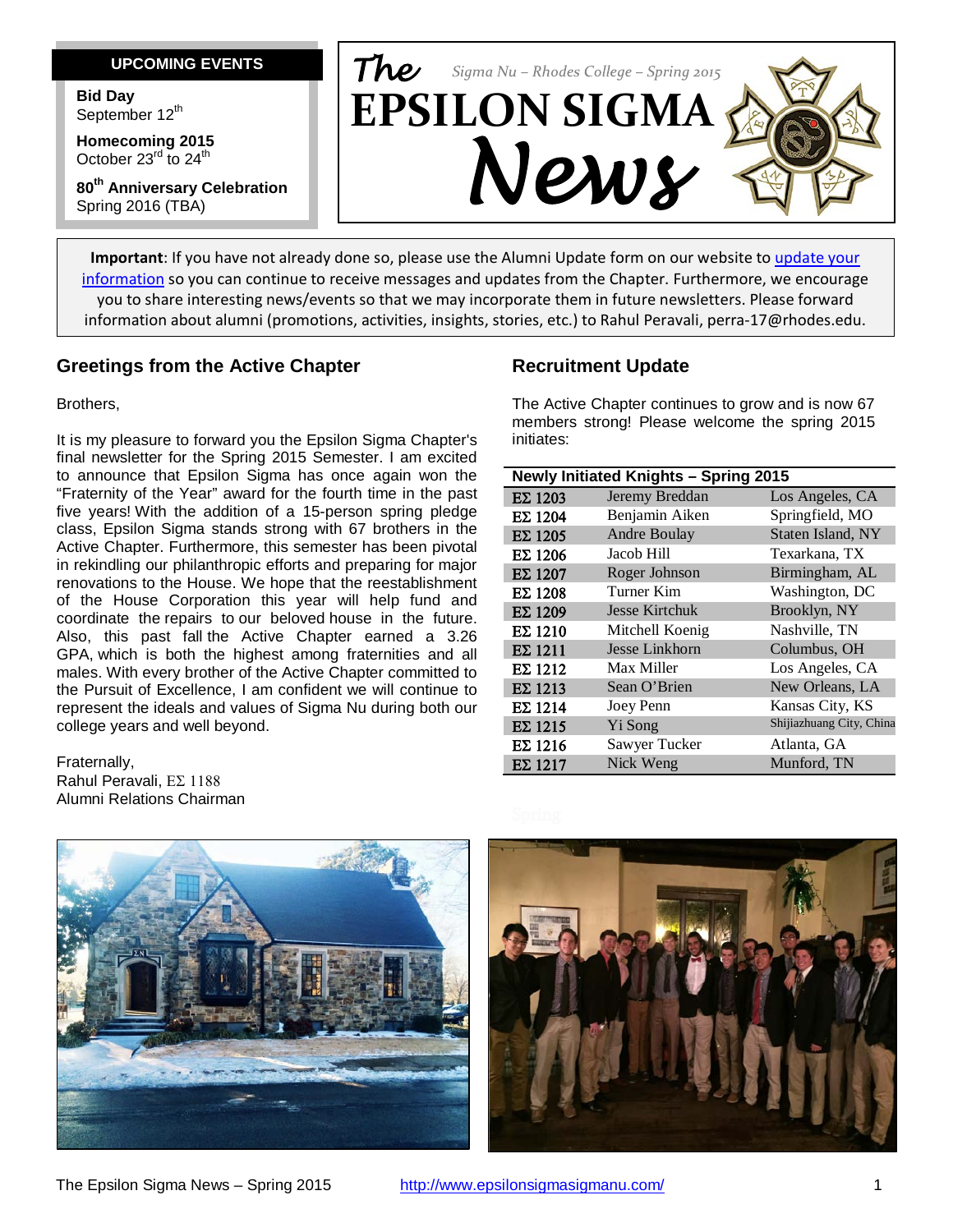# **Philanthropy Update**

Semester philanthropy included:

- Rites to Play
- Luau Fest
- Relay for Life
- Service Days at Ronald McDonald House
- New mandatory 6 hour of service requirement

This semester the Active Chapter has made revamping our philanthropy efforts a priority. This started with hosting the first annual Luau Fest for St. Jude Children's Research Hospital. This was an all-day event co-hosted by Tri Delta Sorority. Several talented brothers performed in bands to provide live musical entertainment, and the afternoon was capped off with a performance by Live by Satellite, a popular band based in Nashville. A Central BBQ food truck was also on site providing food for the guests. Through this program, we helped Tri-Delta in reaching their \$10,000 benchmark to donate to St. Jude Children's Research Hospital, one of Sigma Nu's Helping Hand Partners. In addition to this, the Active Chapter participated in Relay for Life at the University of Memphis after holding a silent auction to help raise money for the American Cancer Society.

In addition to hosting events, we have also placed a strong emphasis on community service by each individual brother this semester. At the beginning of this semester, we amended the Active Chapter's bylaws to incorporate a mandatory 6-hour service requirement to help instill a lifelong commitment to service in each brother. Then, to help each brother complete this requirement, we provided two service days during the semester. Both were at the Ronald McDonald House, where we sanitized toys and cleaned to make the area safe for the cancer patients staying there. The first of these events was co-hosted by the Active Chapter and the Rhodes Kinney Program, and was part of Kinney's Martin Luther King, Jr. Day of Service held over Martin Luther King weekend. The second – exclusively for brothers – was held on April  $12<sup>th</sup>$  as part of the Founders' Month of Service. This specific service event was concluded with a productive LEAD session in which we reflected on our service experiences from throughout the semester, as well as the importance of service and philanthropy more broadly. Then, for our final service event of the semester, we hosted a football toss booth at Rites to Play, a children's fair held on the Saturday of Rites of Spring.

Fraternally, Sam Jordan, ΕΣ 1178 Philanthropy Chair



*Volunteering at Ronald McDonald House*



*Flying V's at Luau Fest*



 *Sigma Nu at Rites to Play*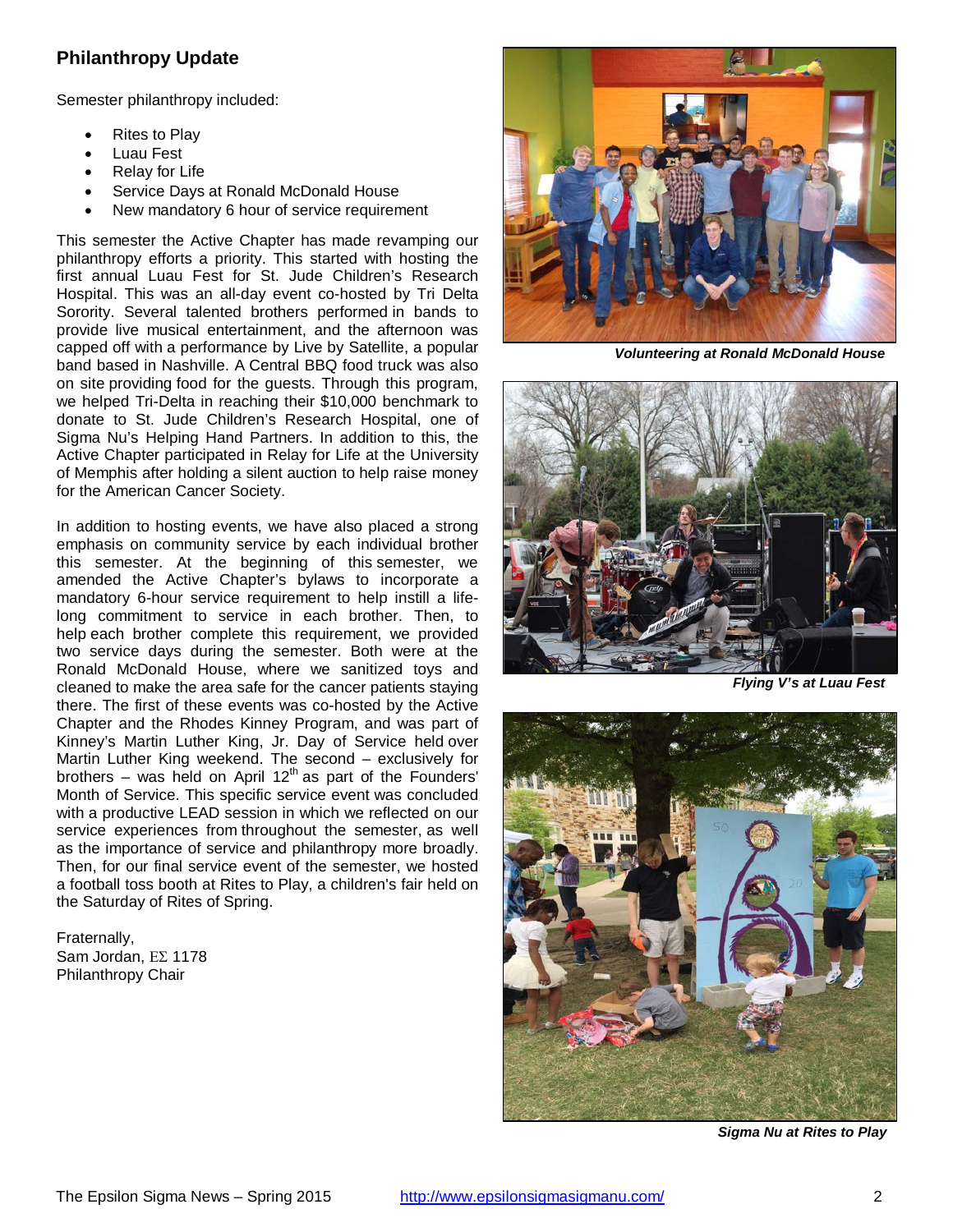## **House Update**

I am pleased to inform you that we are making great strides with regards to our house. At the start of this semester, we instituted enforcement procedures for conduct and treatment of the house. From there, we began to take concrete steps towards repairing the facilities. In terms of house improvements and repairs, a stonemason fixed the outside patio wall and repaired a number of stone slabs that were crumbling. An exterminator inspected the entire building multiple times, treating for rats and termites. On designated cleaning days, Brothers organized and cleaned closet and storage spaces that were previously cluttered and full of trash. Two new doors located upstairs were installed, and an electronic padlock was installed on the back door of the house. We have acquired a more durable, portable, and powerful speaker system that has been utilized at all of our social events. We are thrilled to have received new furniture as donations from brothers, and are continuing to search for additional furniture for both the Chapter Room and Goodbar Morgan Room. Due to multiple power outages and electricity shortages, we installed a new secondary wire and also replaced fuses that were blown during winter break; we are now attempting to specify and update our breakers and electricity outlets so that we may avoid problems like these in the future. Lastly, we have repainted the women's bathroom and have re-stained our newly made frat bench, which was constructed by a number of brothers last semester. No matter how many repairs we have made though, there is always room for improvement. Our future projects include re-installing WiFi in the house, refurbishing and waxing our worn out floors, painting all of the walls of the house, sanding down excess drywall, and providing upkeep and landscaping all across the exterior of the house. Going into the summer, there is a great deal of momentum behind so many of the Brotherhood's endeavors. In terms of our house, we hope to build upon everything that we have accomplished this semester.

Fraternally, Amit Shah, ΕΣ 1189 Housing Chair

#### **Brother Profile – Bailey Kimmett**

Bailey Kimmett was the President of Sigma Nu, a Rhodes Diplomat, a member of RUF, a *Faces of Rhodes,* an intern in Admissions, and worked in Brussels for The German Marshall Fund of the United States. Bailey is obviously a great example of how to be a leader on campus, but more importantly, Bailey's actions show what it means to have true character. When I was nominated to Lt. Commander, I found a letter in my mailbox weeks later, and it was from Bailey congratulating me but also giving me advice and reflective thoughts on his time as Eminent Commander. Later, I found out that he had also written thank you letters to every member of his executive board.

As the semester comes to a close, I find myself reflecting on how lucky I was to have a big brother whom I connected with and who also looked after me in a meaningful way. While I am sad that Bailey is graduating, I am happy to know that he is positioned for a successful future because of what a rare and exceptional human being that he is.

Bryan Martin, ΕΣ 1168 Lieutenant Commander

*Bailey Kimmett*

### **Message from the Alumni Chapter**

Greetings from the Alumni Chapter! As you might already know, the Alumni community has been very active in the last few months, both socially and productively. Monthly happy hours have been a huge success, bringing a wide range of brothers out to gather and catch up over some drinks at different places, including the new breweries and restaurants scattered through Midtown. As the weather starts to warm up, I'm hopeful these events will evolve into something more dynamic and spur even more involvement - stay tuned! In addition, the re-establishment of the House Corporation has ushered in an exciting time for Epsilon Sigma Sigma Nu. I am confident the members of the board, along with support from the Alumni Chapter and the community, will inspire a new wave of progress. We can all be proud of the headway that has been made in the last few years, and I believe this new addition will only further the strong tradition of dedicated collaboration we've seen from alumni and active alike.

As always: love, truth, and honor. Nate Mahoney, ΕΣ 1089 Worthy Commander, Epsilon Sigma Alumni Chapter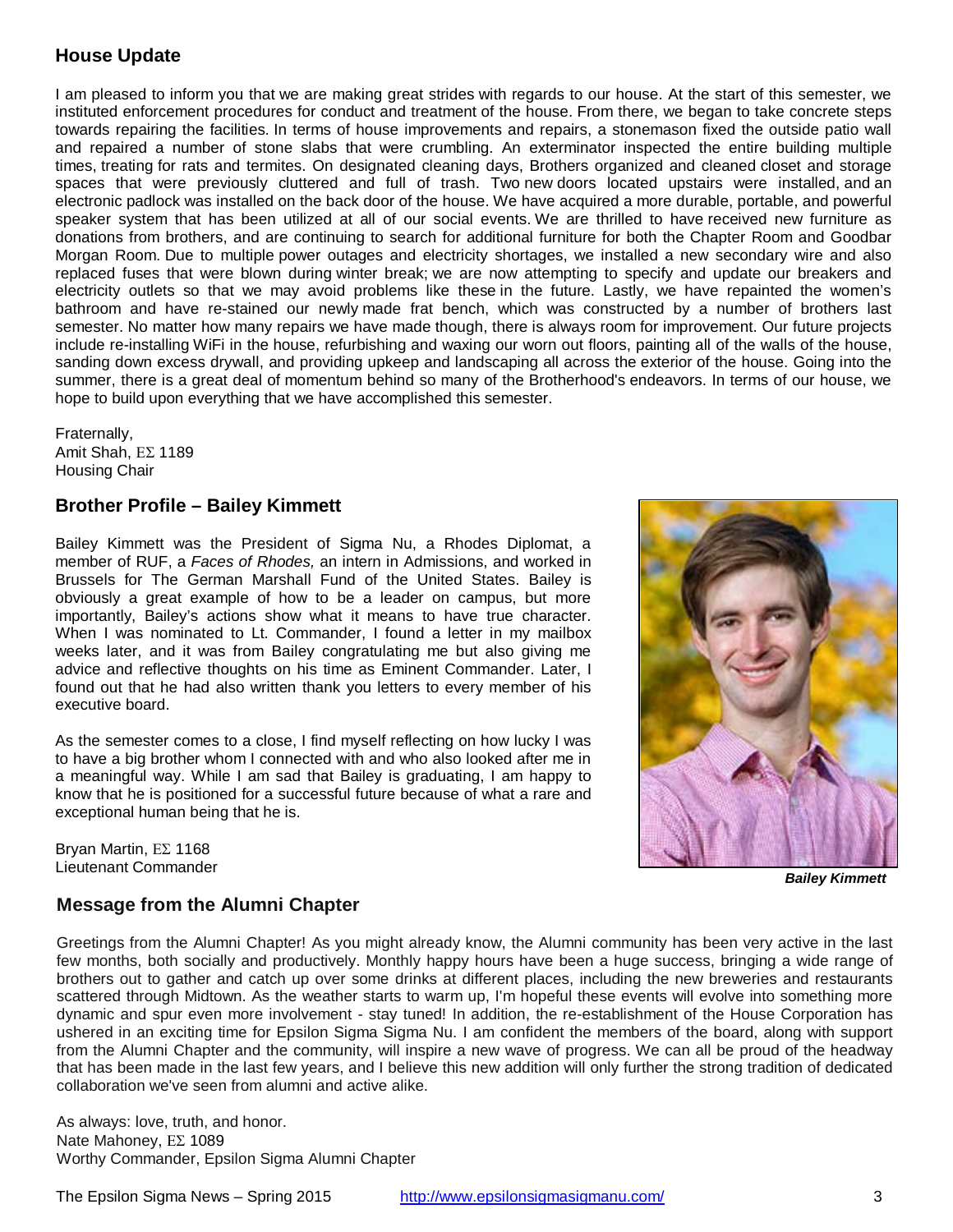#### **Message from the House Corporation**

After nearly 20 years of inactivity, the Sigma Nu House Corporation of Memphis has been reinstated with the Tennessee Secretary of State, and the Board of Directors is now actively working the Active Chapter to formalize an agreement regarding use of the house and Rhodes to renew our lease!

I would like to extend a big THANK YOU to the members of the Board of Directors for all their hard work over the past two years as we have worked to reach this point. I would also like to extend SPECIAL THANKS to Nate Mahoney, Worthy Commander of the Epsilon Sigma Alumni Chapter, for his help researching the reinstatement and insurance requirements, and Jeff Davis, past Secretary/Treasurer of the Sigma Nu House Corporation of Memphis, for his help finalizing the past Annual Reports.

In Raymond Galbreth's 1995 article, ["Fair Share vs. A Piece At](http://raymondgalbreth.blogspot.com/2013/07/fair-share-vs-piece-at-time.html) A Time" he writes, "The more a chapter is run like a business, the more it feels like a fraternity." Make no mistake, the Epsilon Sigma Chapter is a business – a business whose purpose is to recruit and develop leaders, founded on the principles of love, truth, and honor. With the recent work of the House Corporation, the Epsilon Sigma Chapter is starting to feel more and more like a business and is now positioned for long-term success!

Your INVOLVEMENT and SUPPORT will help us continue our progress as we work to restore the Chapter House! To become a member the House Corporation, mail the attached Membership Dues Record along with your Membership Dues payment, or simply [pay your Membership Dues online!](http://epsilonsigmasigmanu.com/housecorp)

#### House Corporation Members **Supporters** Supporters

Eugene McKenzie, ΕΣ 275, Class of '58 James Botsford, ΕΣ 314, Class of '60 Benjamin Ward,  $E\Sigma$  393, Class of '65 Dale Pflug,  $E\Sigma$  305, Class of '60 Duane Mills, ΕΣ 403, Class of '66 Thomas Durff, ΕΣ 387, Class of '65 Jim Durham,  $E\Sigma$  422, Class of '67 Royce Morris,  $E\Sigma$  598, Class of '76 Paul Cooper, ΕΣ 462, Class of '69 John Garner, ΕΣ 1057, Class of '07 Jim Mulroy, ΕΣ 522, Class of '71 Preston Reeder, ΕΣ 1108, Class of '13 Randy Rhea,  $E\Sigma$  610, Class of '77 Nate Mahoney,  $E\Sigma$  1089, Class of '11 Bill Byrd,  $E\Sigma$  613, Class of '78  $\blacksquare$  Anthony Perez,  $E\Sigma$  1157, Class of '14 David Durham, ΕΣ 617, Class of '78 Ward Wilson, ΕΣ 648, Class of '79 Art Rollins, ΕΣ 671, Class of '81 Benjamin Young, ΕΣ 755, Class of '86 Walter Powell, ΕΣ 839, Class of '91 Paul Plekon, ΕΣ 1043, Class of '05 John Gehrig, ΕΣ 1062, Class of '07 John Huldin, ΕΣ 1097, Class of '12 Rikeen Patel, ΕΣ 1137, Class of '13 Rush Brady, ΕΣ 1094, Class of '12

All of us wanted to be a part of a winner and now our Chapter is one. We all played a role in this success, so I encourage you to renew your fraternal commitment by becoming a member of the House Corporation. Ask any member of the House Corporation and they will tell you there has never been a better time to be a Sigma Nu!

I look forward to working with you as we make our collective vision for success a reality!

Fraternally, John Gehrig, ΕΣ 1062 Secretary/Treasurer, Sigma Nu House Corporation of Memphis